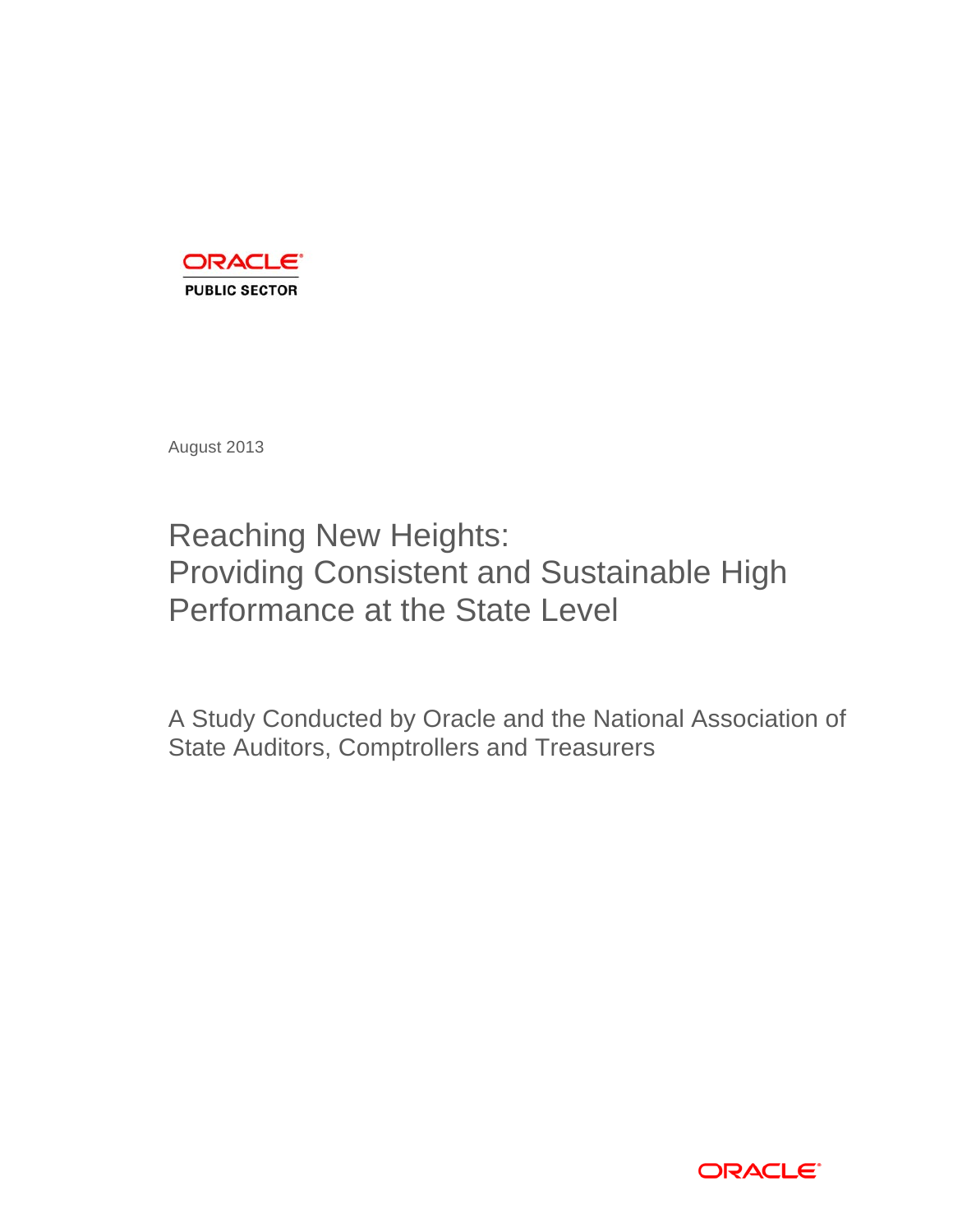# Disclaimer

 The following is intended to outline our general product direction. It is intended for information purposes only, and may not be incorporated into any contract. It is not a commitment to deliver any material, code, or functionality, and should not be relied upon in making purchasing decisions. The development, release and timing of any features or functionality described for Oracle's products remains at the sole discretion of Oracle.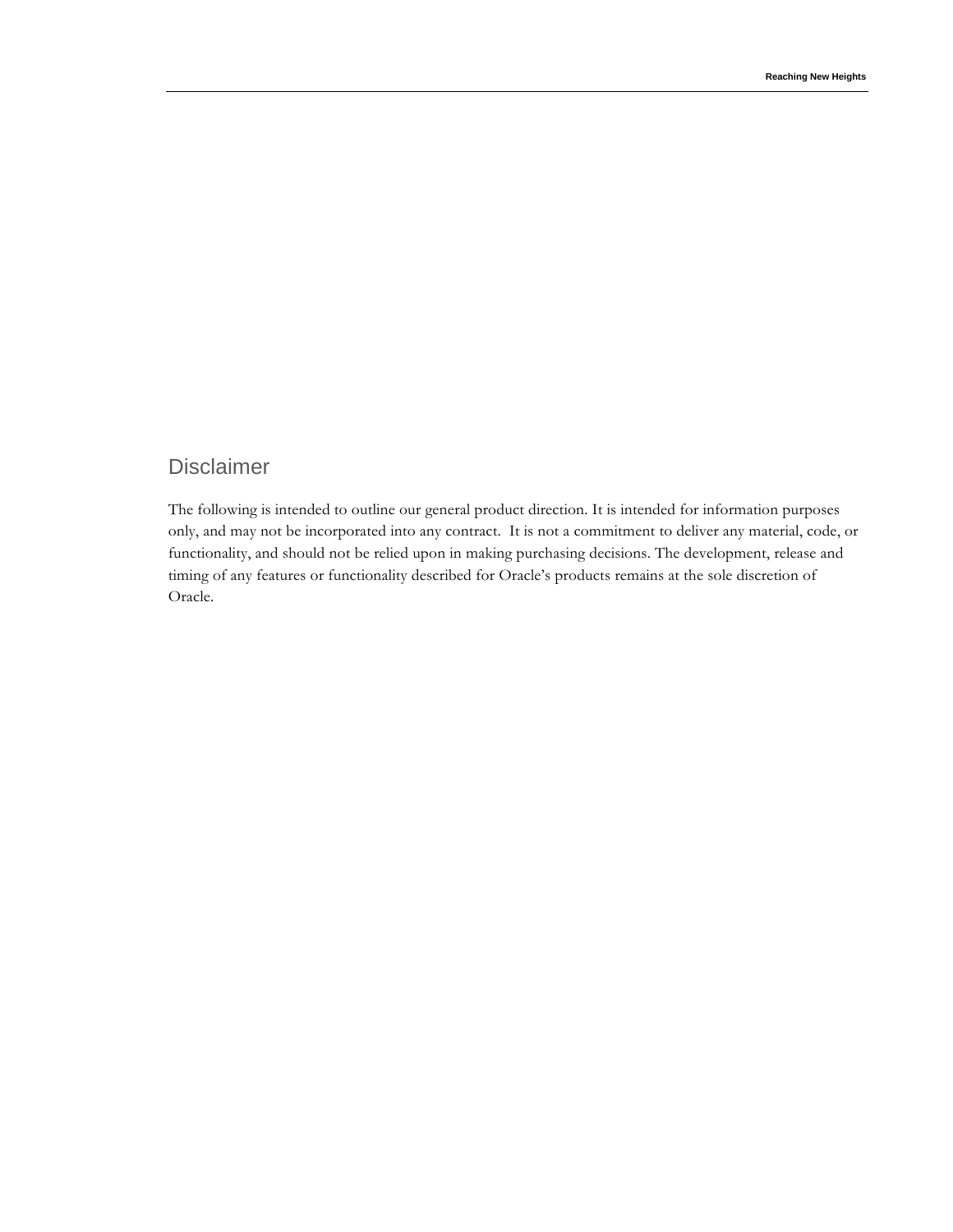| Oracle – Working with State Governments to Optimize Performance 8 |  |
|-------------------------------------------------------------------|--|
|                                                                   |  |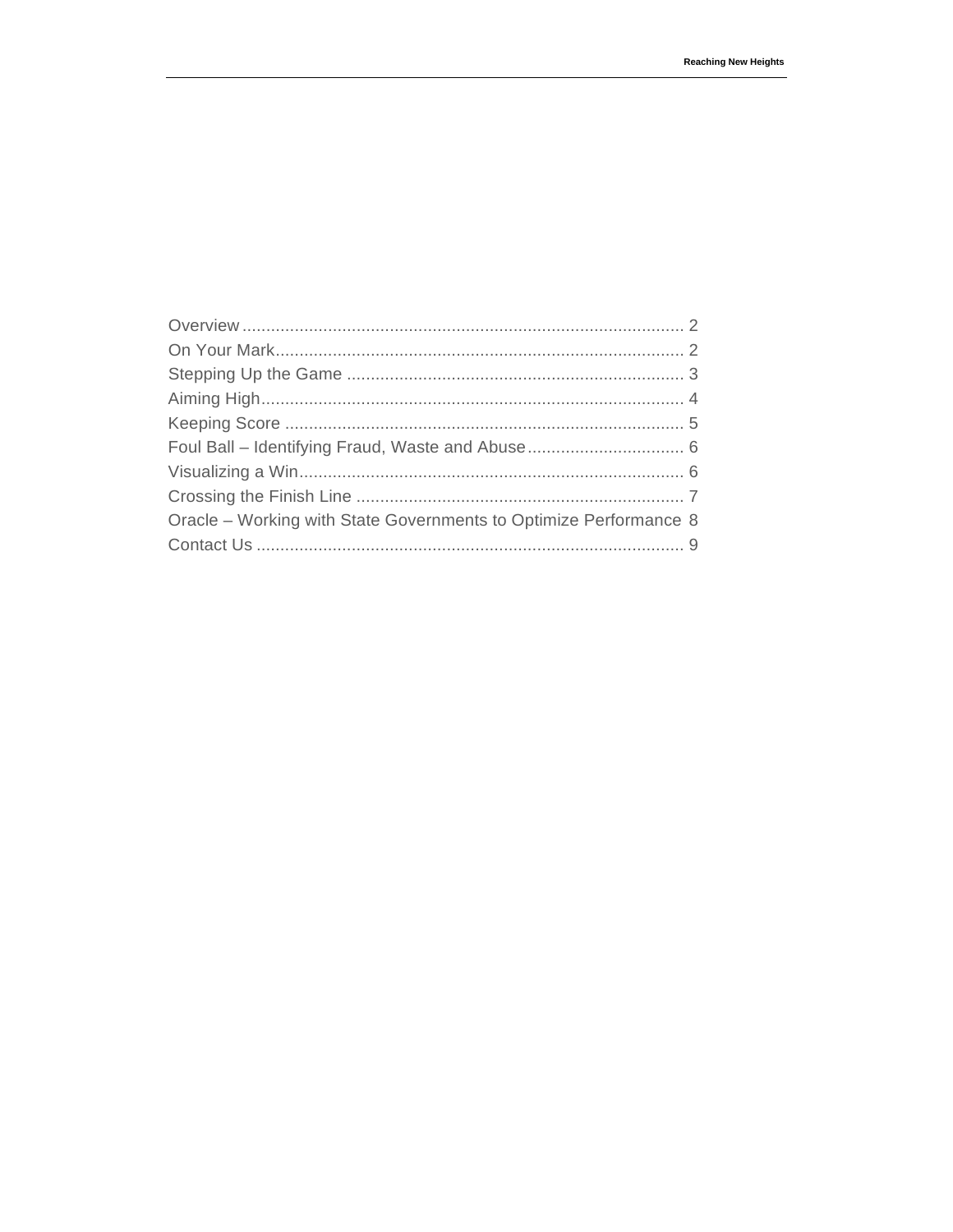### **Overview**

 It's no secret these are challenging fiscal times – particularly for state governments facing deep budget cuts, eroding tax bases and declining property values. Against this backdrop it is more important than ever for state governments to create a high-performing system that consistently maximizes public value by delivering services and fulfilling missions effectively and efficiently. But, programmatic silos, duplicative systems, slow innovation adoption, long procurement lead times, waste and improper payments to undeserving citizens and businesses, as well as looming retirements can undermine states' ability to assure the highest performance possible.

ability to assure the highest performance possible.<br>To combat these challenges, states are seeking smarter, more efficient ways to deliver greater accountability, effectiveness and productivity. One way to reach these goals is to deliver "high performance," which includes:

- More cost-effective delivery of government services
- A higher quality and level of services to citizens
- Greater focus on outcomes and results
- Effective use of personnel and technology

 The National Association of State Auditors, Comptrollers and Treasurers (NASACT) works to identify how states can deliver high performance and achieve better outcomes while cutting the cost of service delivery. Oracle recently worked with NASACT to conduct a study that surveyed state auditors, comptrollers, treasurers and finance managers to identify how states can provide consistent and sustainable high performance. The results – which included responses from 18 states and two U.S. territories – show that while states are on the right path, they have many opportunities for improvement.

## On Your Mark

 Before states can take steps to improve systems and more efficiently deliver services, they need to evaluate how programs perform today. Unfortunately, many states are using time-consuming or antiquated tools to track program performance. Thirty-three percent of respondents say their state analytical tools and 8 percent use commercial off-the-shelf (COTS) analytical tools. Shockingly, 17 percent of respondents say their state does not measure program performance at all. tracks program performance manually with spreadsheets, 29 percent track with legacy, homegrown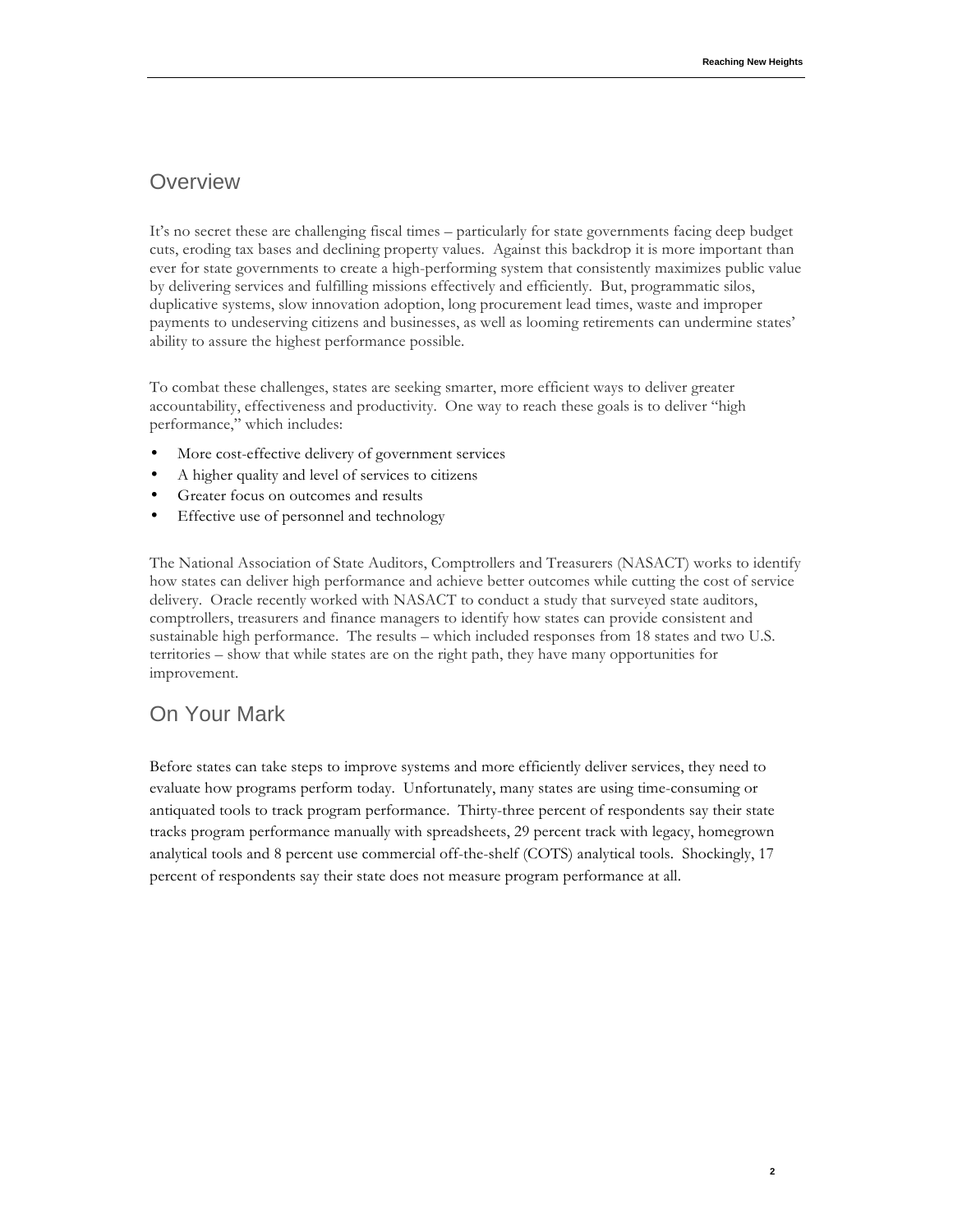

Figure 1. States' Methods of Tracking Program Performance

 Without measuring to determine a baseline for program performance, it is difficult for states to know how, or if, they are improving. States should consider implementing more sophisticated performance management and analytical tools to improve efficiency (i.e. less time needed to aggregate/analyze data across disparate systems) and enhance visibility – helping them handle challenges like fraud and abuse.

# Stepping Up the Game

 To achieve high performance, states need efficient people, processes and technology. Technology can enable personnel to become more efficient and effective in critical areas such as measurement and automation, transparency and identifying and mitigating fraud and abuse. Adopting new technologies, such as cloud computing, can help states reduce costs and realize new efficiencies.

 However, state governments face a number of challenges when it comes to achieving high performance. According to respondents, top barriers include budget and resource constraints; data analysis, a lack of which makes it difficult to analyze and measure program impact; bureaucratic processes; stove-piped legacy systems; lack of leadership and culture to fully embrace change needed to become high performing; looming retirements; and an increase in fraud and abuse.

 According to respondents, the most important thing their state can do to move toward achieving high performance is invest in recruitment and talent management solutions to obtain and train the right resources. Respondents also suggest that states modernize technologies to provide staff with tools to increase performance, set clear metrics that align with organizational goals and implement analytical tools to pinpoint underperforming areas and suggest improvements.

 While respondents clearly note that having the right people in place is critical, the right people without success and less time focused on administrative functions, tracking and measurement. the right tools will not improve outcomes, cut costs or lead to mission success. States are seeking technology tools that enable personnel to spend more time focused on activities core to mission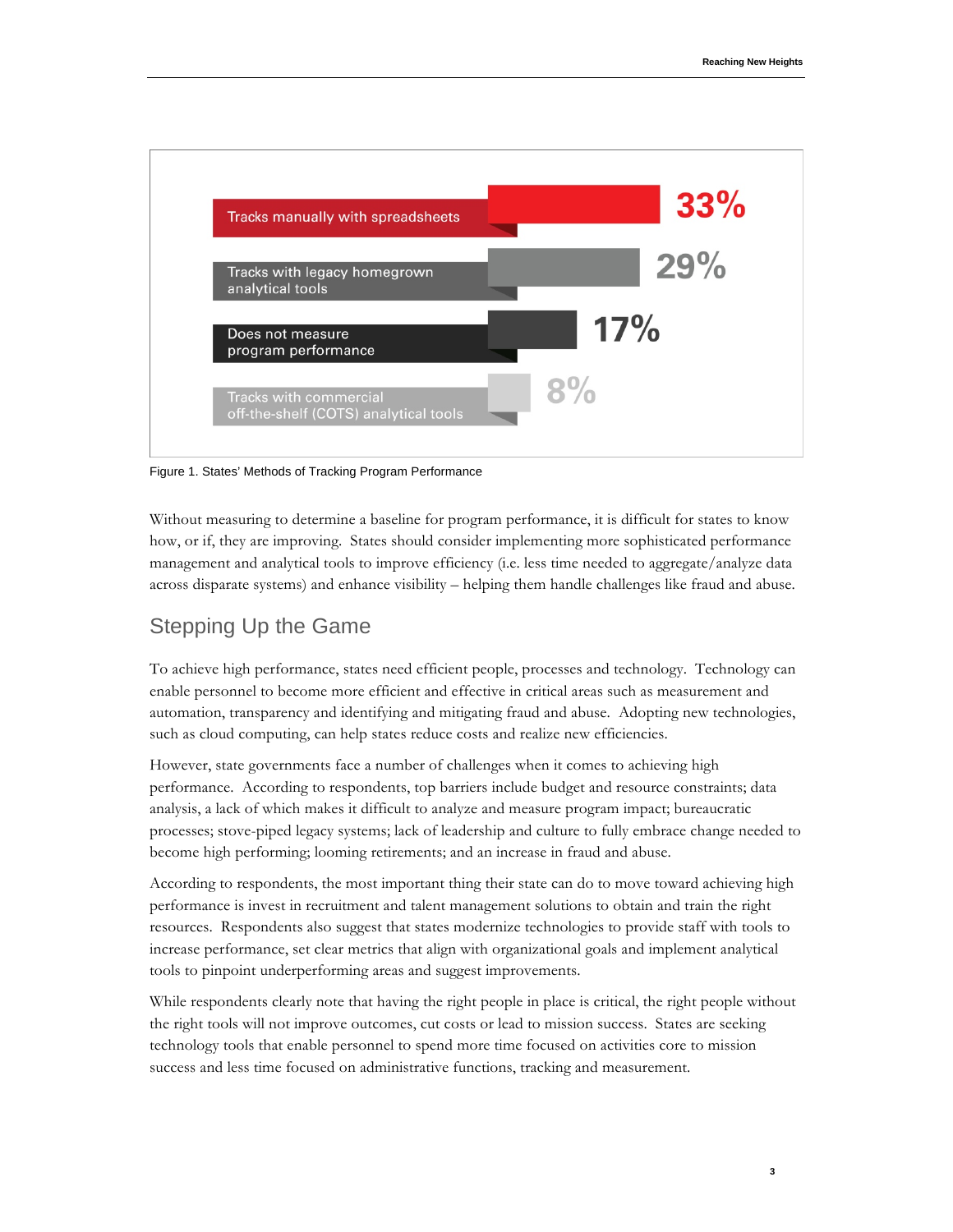# Aiming High

 Cloud-based solutions offer states flexibility and scalability, lower capital costs and the opportunity to streamline operations – all central to achieving high performance. But states are split on the use of cloud-based solutions – 54 percent of respondents say their state is using cloud and 46 percent say SharePoint in the cloud, and 13 percent are using cloud for business applications such as finance and human capital management systems. An additional 25 percent of respondents say their state is using cloud for a variety of purposes including technical and business applications. their state is not. Of those using cloud, 17 percent have technical applications such as email and





 While some states are using cloud, they may be missing an opportunity for savings and efficiencies by failing to use cloud for infrastructure. Infrastructure as a Service (IaaS) frees up an organization's time and resources so it can focus on innovation in applications and solutions rather than simply maintaining its IT infrastructure. IaaS also reduces total cost of ownership, allowing states to shift precious resources from maintenance and support to more critical areas such as citizen service delivery.

 States understand the benefits of cloud-based services. Fifty percent of respondents identify cost savings and efficiency as the primary reason for adopting cloud services. However, respondents also cite several hurdles to cloud adoption. Security concerns are the top challenge (46 percent) followed by regulatory barriers (21 percent), funding streams (17 percent) and the perception of outsourcing (17 percent).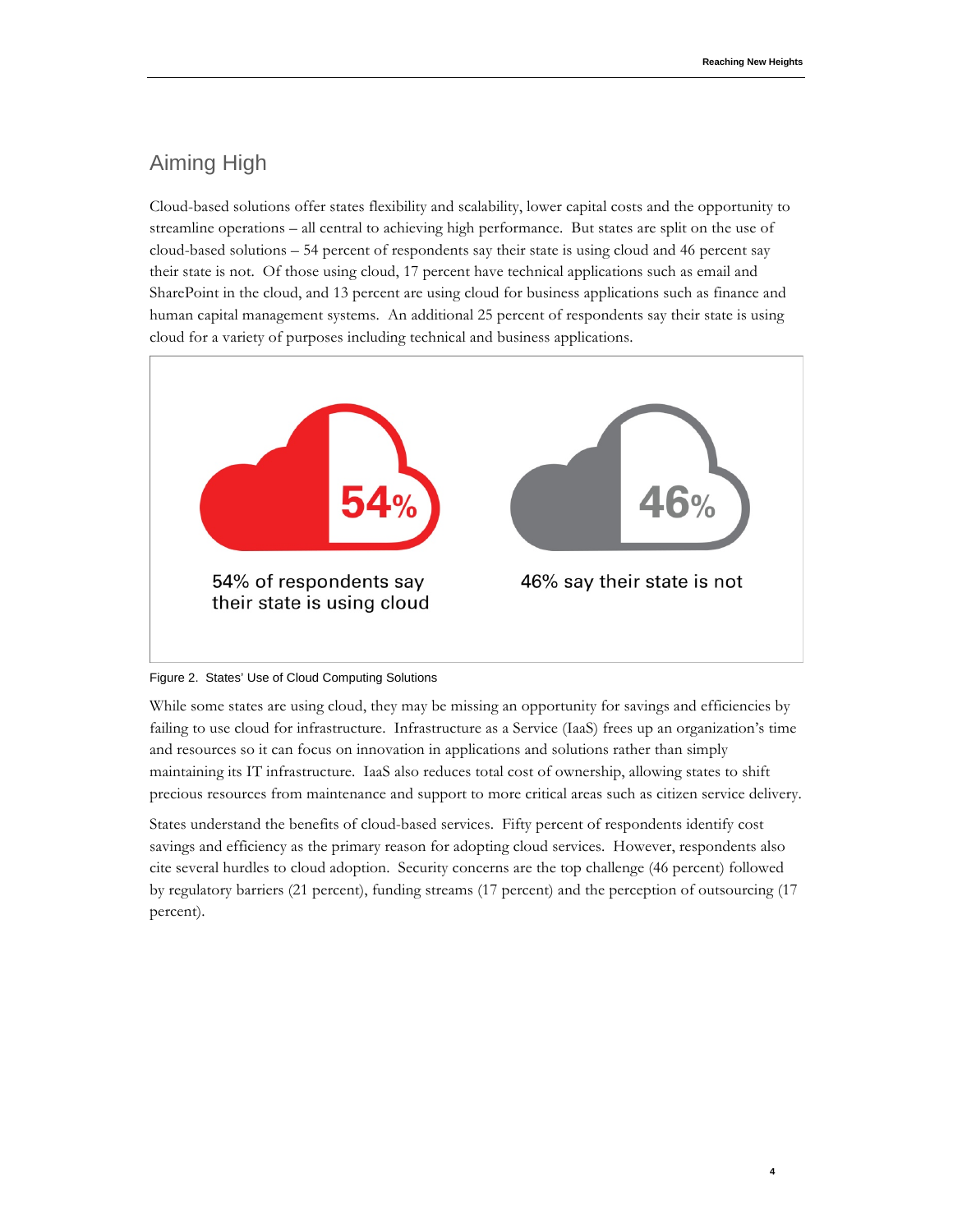



 asked what cloud solution they would consider adopting in the next five years, 42 percent of respondents said email, followed by document management (38 percent), human capital management state is not considering cloud solutions in the next five years. Despite the challenges, many states have plans to adopt cloud solutions in the next five years. When (25 percent) and financial management (17 percent). Interestingly, 17 percent of respondents said their

 While email is a good place to start when moving to the cloud, states should look to move more applications and infrastructure into the cloud to streamline operations, realize cost savings and increase efficiencies. In addition, states should seek education about the benefits of cloud and best practices for adoption, which can help them make the leap to the cloud and start realizing these new benefits.

# Keeping Score

 States must comply with legislation and mandates, however, when tracking compliance the majority of states are not taking the easy road and leveraging automated tracking. When it comes to tracking of compliance with legislation similar to the Office of Management and Budget (OMB) Circular A-123 (internal controls) or Federal Information Security Management Act (FISMA), half of respondents said tracking is not automated. Of those states using automated tracking, none reported full automation. tracking is not automated. Of those states using automated tracking, none reported full automation. There is a similar trend when tracking compliance for the Improper Payments Act. Forty-two percent of respondents either don't automate tracking at all, or use tracking that is only partially automated.

 When tracking Segregation of Duties definitions and compliance, automated tracking increases slightly with 25 percent reporting that compliance is partially automated. However, 58 percent of respondents reported that their state does not automate compliance tracking.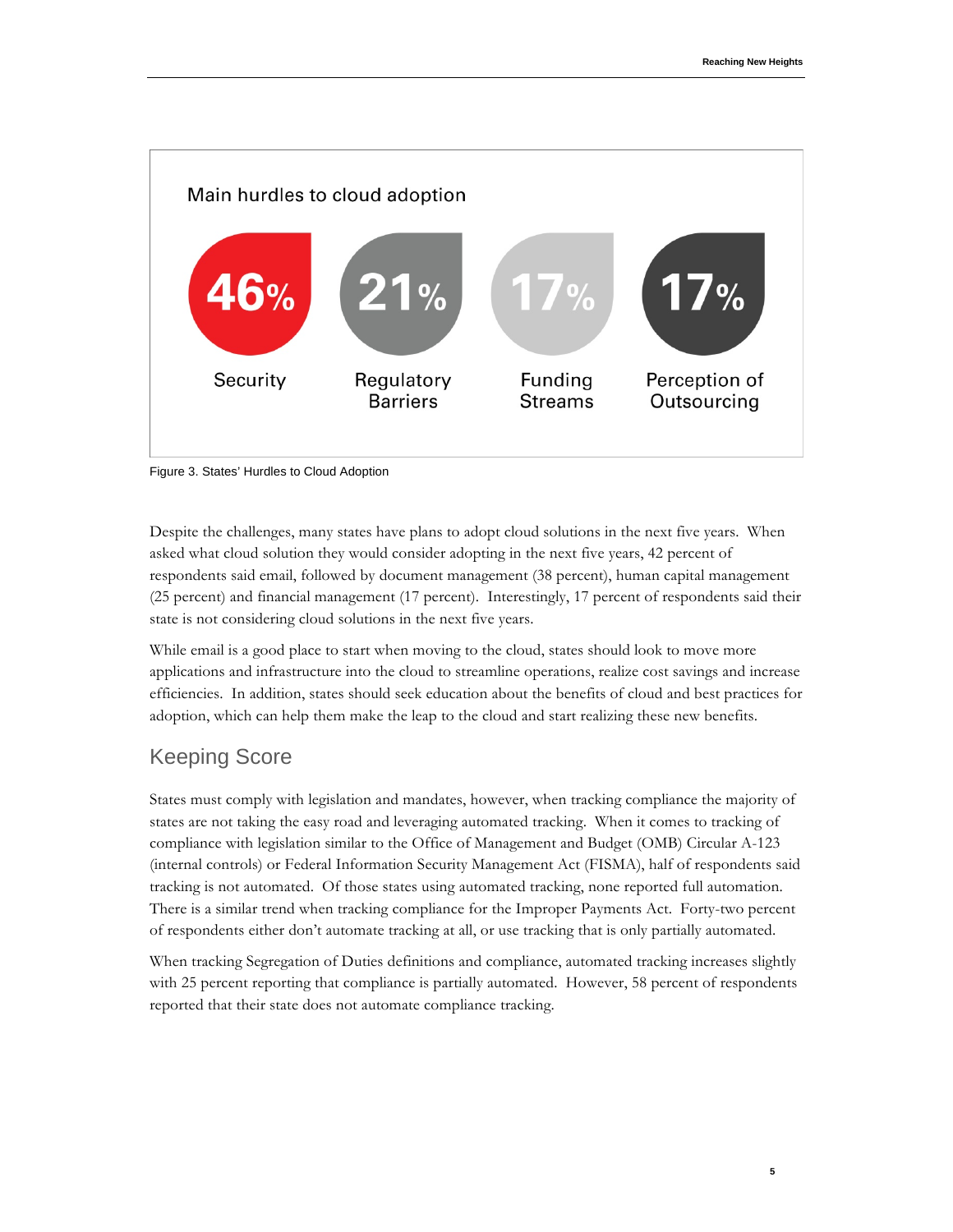Compliance automation can greatly benefit state government mission owners and the bottom line. Not only does automating administrative processes save time and budget, it also provides real-time information on compliance status.

# Foul Ball – Identifying Fraud, Waste and Abuse

 Fraud, waste and abuse lead to inefficient spending, misuse of tax dollars and public distrust. Unfortunately, many states fall victim to fraud, waste and abuse each year. Employee fraud is the most common form of fraud experienced by states, with 71 percent of respondents reporting that their state has experienced it in the last one to two years. Sixty-seven percent of respondents said their state experienced recipient fraud in the last one to two years, and 63 percent have experienced expense- related abuse in that same time period. Provider fraud – vendors overcharging, billing for services not provided, etc. – is also fairly common, with 50 percent of states experiencing it in the last one to two years.

 Respondents believe that provider fraud, recipient fraud and employee fraud are increasing. As a result, states are implementing measures to proactively detect fraud, waste and abuse. Thirty-three percent of respondents noted that their state is currently using or is planning to implement systems to detect fraudulent benefit payments during high speed processing. Other measures include utilizing fraud detection software to identify potential fraudulent activity at the account level (29 percent), enhancing internal reporting systems (25 percent) and requiring recipients to take action if fraud occurs (25 percent).

 Respondents also identified a number of factors that contribute to fraud, waste and abuse in their state. These factors include loss of knowledgeable or insufficient staffing, lack of technology solutions to detect fraud, weaknesses in the internal controls environment, insufficient punishment, low barriers to entry to become a payee and easy access to account information.

To best prevent fraud, waste and abuse, respondents believe their state needs:

- More robust controls
- Technology solutions to detect and monitor fraud
- Segregation of duties
- Additional staff to investigate anomalies
- Stricter punishment

 To combat fraud, waste and abuse, states should consider technology tools that can help them establish better tracking systems to detect fraud and identify the sources of waste – activities that create no value but add cost and time.

#### Visualizing a Win

 Transparency is critical to ensuring tax dollars are spent appropriately, establishing public participation and collaboration as well as promoting government efficiency and effectiveness.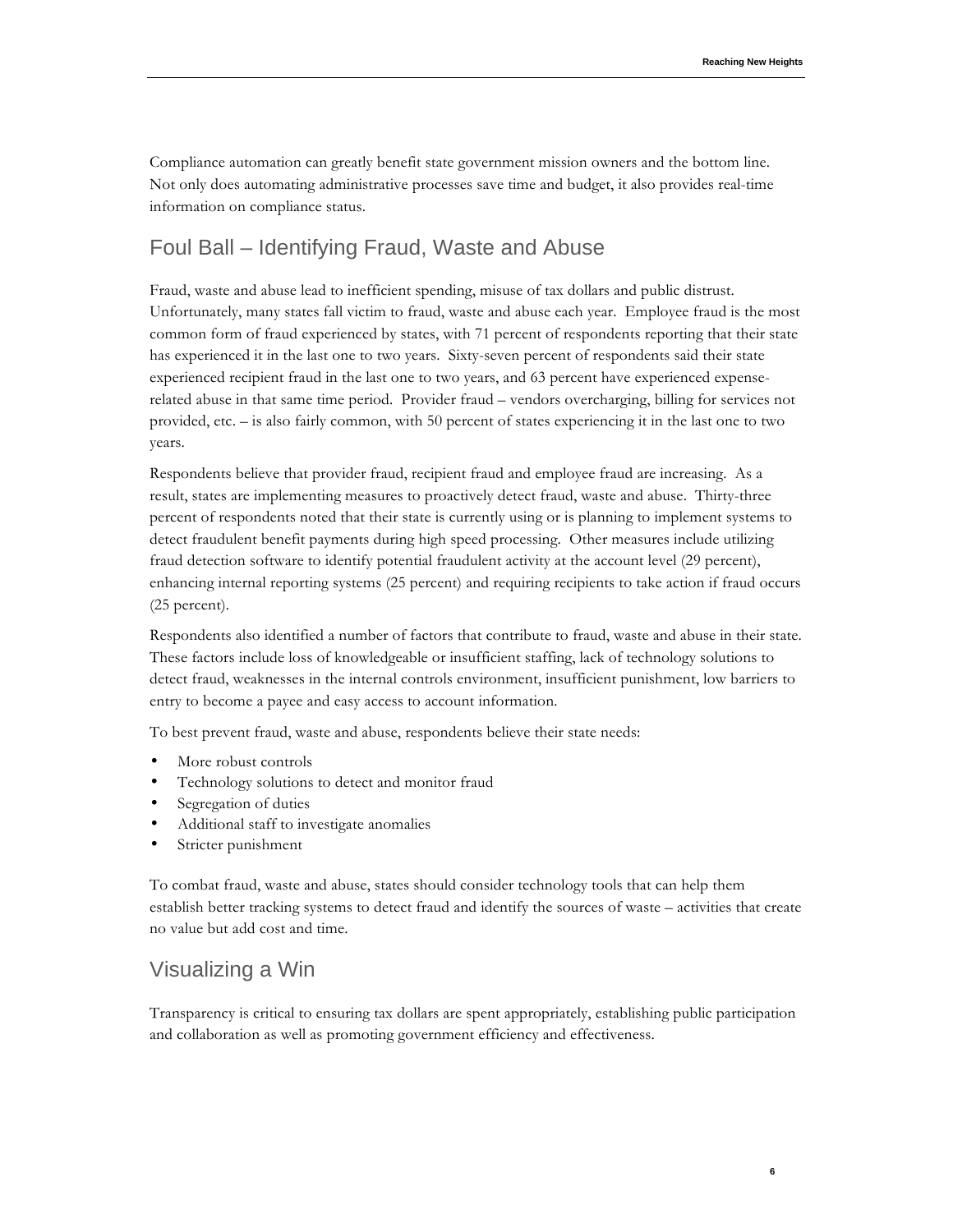With increased Federal oversight, state government transparency is more critically scrutinized and more necessary than ever. Seventy-one percent of respondents say a comprehensive government respondents say all of their state's transparency information is easily available on a single public site. Forty-six percent say most information is available on a single site, and 42 percent say their transparency website is important or very important in their state. However, only 13 percent of information is disbursed on multiple sites.



Figure 4. States' Availability of Transparency Information

 Respondents report many obstacles to publishing transparency information to a website. The top obstacles are lack of staff and resources to publish and maintain content (54 percent) and redacting private/personal information (54 percent) followed by insufficient tools to post and update content (38 percent), limited analysis conducted on content to determine what to post (29 percent) and minimal engagement with citizens and stakeholders to confirm what content is most useful (21 percent).

# Crossing the Finish Line

 Clearly, states understand that to deliver greater accountability, effectiveness and productivity, they need to make improvements to people, processes and technology. To achieve high performance states need technology tools that empower personnel to work more effectively and efficiently across multiple layers of government – from program measurement to compliance tracking to identifying fraud, waste and abuse. These technology tools will help cut costs and free up personnel to spend more time delivering high quality services to citizens.

State governments should consider the following when charting a path forward:

 • **Evaluate current programs** – invest in performance management tools to determine how programs are performing today and where there is room to improve efficiencies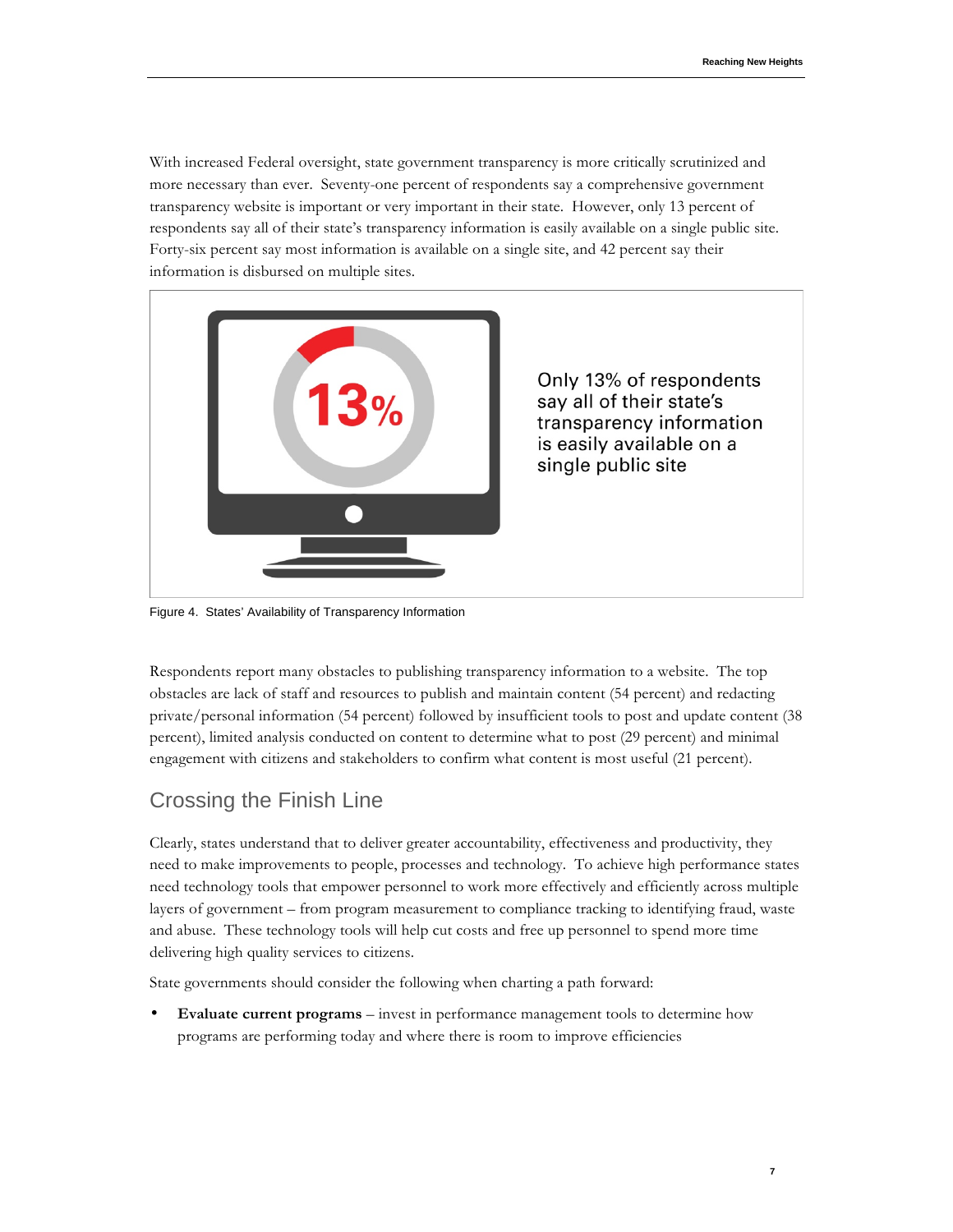- • **Examine technology options**  develop organization-wide priorities and then choose technology tools that align with goals and empower personnel to move beyond routine maintenance into innovation
- • **Educate and share best practices**  work with and learn from early adopters to find new ways to use technology such as cloud computing, and share best practices to make technology implementations successful
- • **Automate**  look for solutions that help automate tracking and compliance to save time and budget
- • **Eliminate fraud and abuse**  deploy technology solutions to detect and monitor fraud and put more robust controls in place

## Oracle – Working with State Governments to Optimize **Performance**

 As state governments continue to grapple with budget cuts, programmatic silos, looming retirements and widespread systematic fraud and abuse, they must find ways to streamline processes and derive intelligence from a myriad of information sources. Oracle has significant experience in working with state governments to optimize performance across their organizations – ensuring accountability, enhancing service delivery and improving productivity and operational efficiency.

 Oracle provides state governments with a breadth of comprehensive solutions for enterprise performance management; financial reporting; tax and revenue management; governance, risk and compliance; and fraud detection and analysis. With Oracle, states can:

- • Leverage open, standards-based technology to integrate multiple transaction systems and data sources
- • Automate and link strategic and financial management processes
- • Enhance transparency while maintaining a clear audit trail
- • Simplify and accelerate budget preparation, as well as support accurate forecasting
- • Enable robust cost analysis while providing visibility into cost and revenue drivers
- • Monitor program progress to align performance with goals
- • Close and report financial results, more easily meet regulatory requirements, reduce compliance costs and improve confidence in the numbers
- • Improve revenue collections and provide taxpayers with self-service capabilities
- • Identify and reduce internal and external fraud to minimize waste and reduce costs
- • Provide managers with sophisticated analytics capabilities for improved and accelerated decision making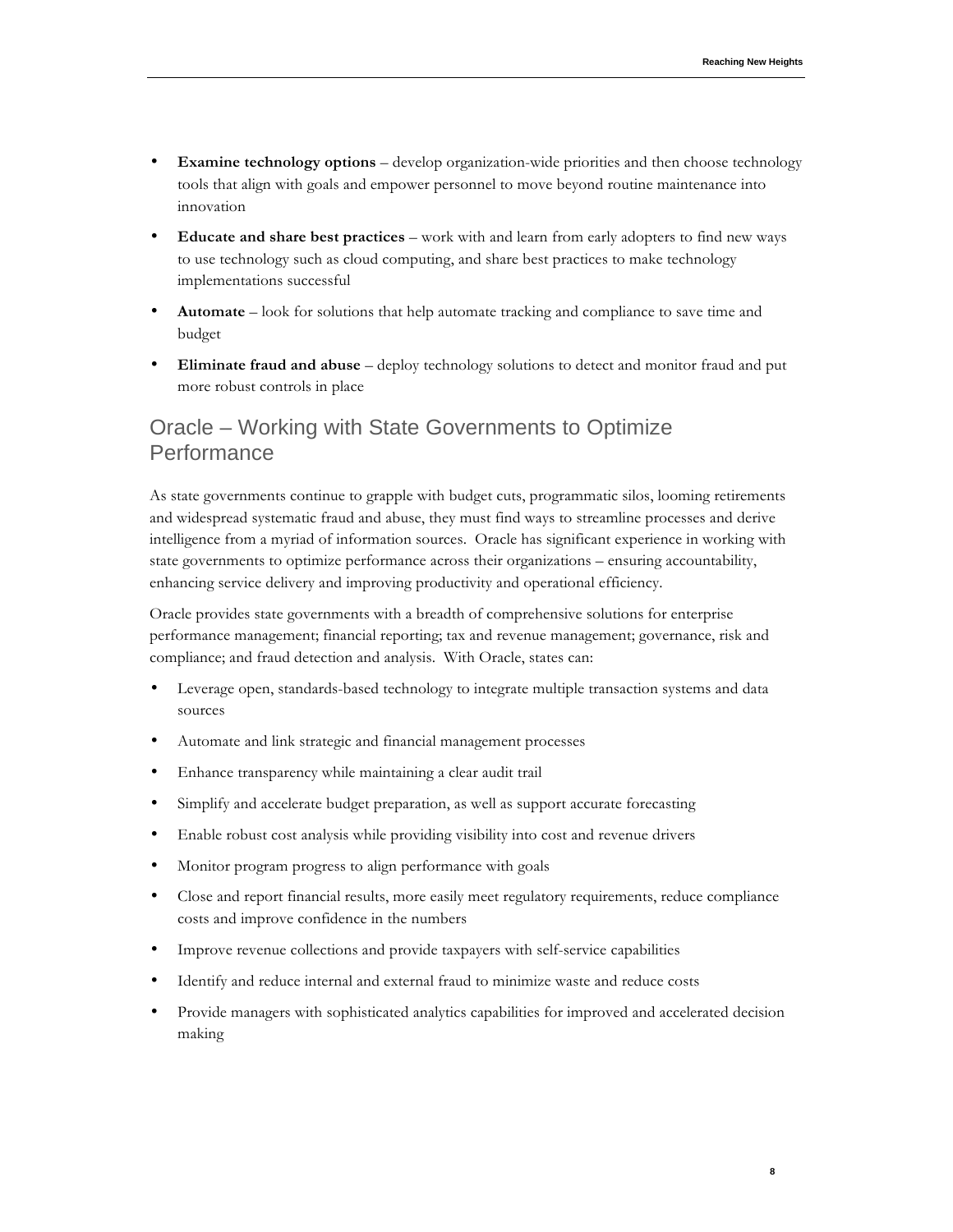- • Leverage Oracle's modular and integrated offering to easily add new functionality as needs and budgets dictate
- • Take advantage of flexible deployment options including on-premise, cloud or engineered systems designed for high performance and scalability

# Contact Us

 For more information about Oracle solutions for State and Local Government go to: http://www.oracle.com/us/industries/public-sector/national-local-government.